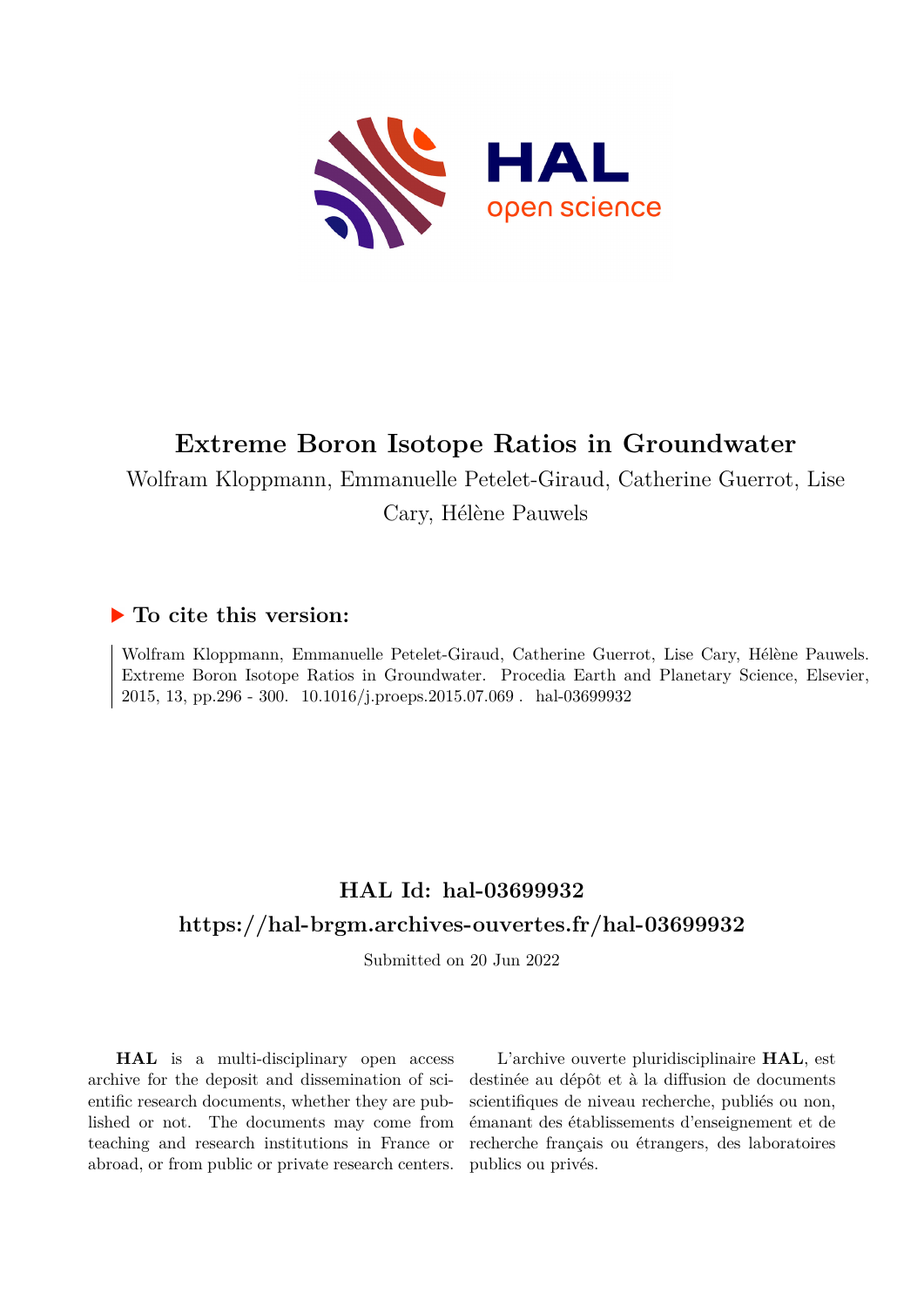

Available online at www.sciencedirect.com



Procedia **Earth and Planetary Science** 

Procedia Earth and Planetary Science 13 (2015) 296 - 300

## 11th Applied Isotope Geochemistry Conference, AIG-11 BRGM

# Extreme boron isotope ratios in groundwater

Kloppmann W.<sup>a</sup>, Petelet-Giraud E.<sup>a</sup>, Guerrot C.<sup>a</sup>, Cary L.<sup>a</sup>, Pauwels H.<sup>a</sup>

*a BRGM, BP36009, 45060 Orléans cédex 2, France*

#### **Abstract**

Examples of "extreme" boron isotope ratios in groundwaters are presented, both in the positive  $\delta^{11}B$  range (up to +75‰) and negative range (down to -30‰) relative to the "typical"  $\delta^{11}B$  groundwater values of -10‰ to +40‰. A conceptual model of  $^{11}B$ enrichment in aquifers affected by salinization is provided. Rayleigh distillation by preferential sorption of  ${}^{10}B$ -enriched borate on clays under open system conditions during progressing salinization explains the observed <sup>11</sup>B enrichment in modified salinized groundwater. The relative rarity and spatial limitation of extreme positive values >+50‰ is explained by a conjunction of factors necessary for such shifts from the seawater composition ( $\delta^{11}B=39\%$ ). In contrast,  $^{11}B$ -depleted groundwater must have interacted with a solid phase itself depleted in <sup>11</sup>B (e.g. amphiboles, tourmalines, continental borates, coals...) as there is no known natural effect preferentially removing  $\rm{^{11}B}$  from the solution and the mobilization of boron from the solid phase is not associated with isotopic fractionation.

© 2015 Published by Elsevier B.V. This is an open access article under the CC BY-NC-ND license

(http://creativecommons.org/licenses/by-nc-nd/4.0/).

Peer-review under responsibility of the scientific committee of AIG-11

*Keywords:* B isotopes, Rayleigh distillation, adsorption, groundwater salinization, water-rock interaction

### **1. Introduction**

As Thode *et al.*<sup>1</sup> stated in 1946 in their pioneer work on the isotopic variations of boron in natural materials, *"it would not be surprising to find some variations in the isotopic content of boron"* and indeed, their first analytical results on secondary B minerals seemed to confirm this statement, even if, at this early stage of mass spectrometry, the significance of the observed differences might be questioned<sup>2</sup>. In the following 70 years, considerable and reliable knowledge has been acquired on the stable isotope ratios of B in a large diversity of geological matrices, minerals, rocks, organic matter, low- and high-saline surface- and subsurface fluids. Barth $3$ , in 1993, reported an overall range for natural B  $\delta^{11}B$  of 90‰; twenty years later this range has been extended to 145‰<sup>4</sup>, from -70‰ vs. NBS951 measured in coals<sup>5</sup> and  $+75%$  encountered in a contaminated coastal aquifer<sup>6</sup>.

This isotopic variability is due to (1) the high relative mass contrast between  $^{11}B$  and  $^{10}B$  leading to significant mass-depending fractionation; (2) the pH-dependent predominance of two dissolved B species, the trigonal undissociated boric acid  $B(OH)_4$  and the tetrahedral borate ion  $B(OH)_3^0$ ; and (3) a strong equilibrium isotope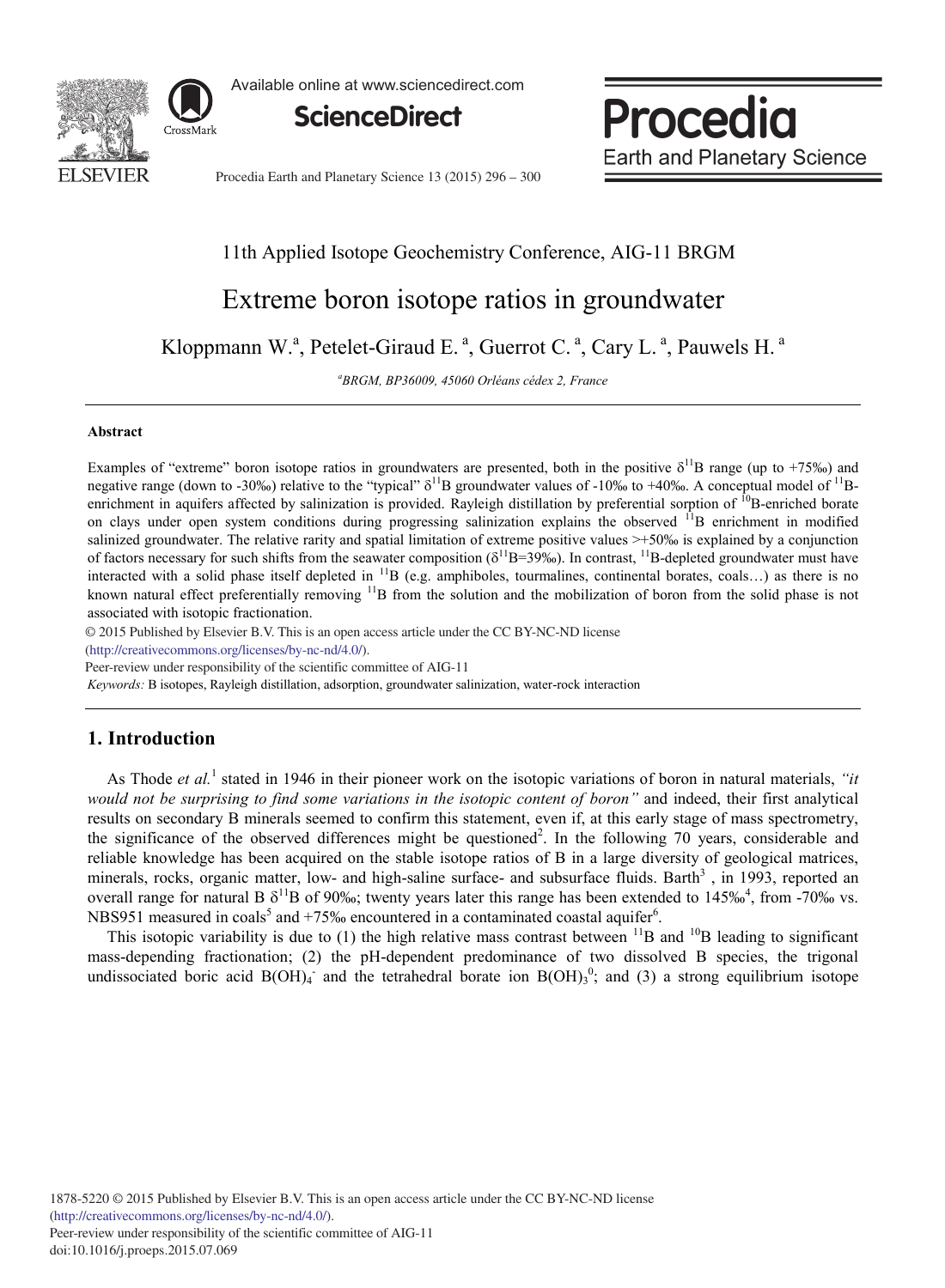fractionation between both species and a very different geochemical behavior leading to chemical and, consequently, isotopic fractionation accompanying the transformation processes of the global B cycle.

Here we present, together with examples from literature, some "extreme"  $\delta^{11}B$  values in groundwaters measured over the years in the TIMS laboratory of the French Geological Survey (BRGM), as starting point for an evaluation of the mechanisms that have led to these exceptional 11B enrichments or depletions in subsurface waters and the frequency of their occurrence relative to the more "traditional" isotopic range of  $-10\%$  to  $+40\%$ .

### **2. Conditions for 11B enrichment in groundwater**

Hypersaline solutions have been the first milieus where  $\delta^{11}B$  values largely exceeding the seawater value of 39.5‰ were measured by A. Vengosh and coworkers in Australian salt lakes<sup>7</sup> and Dead Sea brines<sup>8</sup>. In both cases, direct or indirect marine origin was postulated for the brines, and in both cases,  $\delta^{11}B$ >seawater and B/Cl<seawater were explained by preferential loss of  ${}^{10}B$  from solution through sorption on clays. Seawater evaporation well beyond the halite stage can also enrich the residual brines in  $^{11}B$ , as  $\delta^{11}B$  values in evaporated seawater reaching +55‰ have been reported <sup>9</sup>. At the extreme opposite of the salinity range, we find "man-made" freshwater with  $\delta^{11}B$  values up to  $+60\%$ <sup>10</sup>. Chemical selectivity of high-pH reverse osmosis, now a standard procedure for seawater desalination, would lead to this strong <sup>11</sup>B-enrichment in the produced permeate. Penetration of such artificial freshwater or evolved marine brines into aquifers may cause extreme B isotope ratios in groundwater but examples are still rare in literature. A more frequently encountered mechanism of  $^{11}B$  enrichment beyond the seawater ratio seems to be saline intrusion into coastal aquifers. The most spectacular example is the landfill leachate- and seawatercontaminated coastal aquifer on Staten Island<sup>6</sup>. In this case study highly saline groundwater was affected by seawater intrusion near the shoreline exhibited marine  $\delta^{11}B$ , whereas a spatially limited zone of diluted seawater has been identified in the aquifer where  $\delta^{11}B$  reach the current world record value of +75‰. We postulate that such extreme <sup>11</sup>B enrichment cannot be explained simply by a closed system equilibrium fractionation between seawater and clays but rather by a dynamic, Rayleigh distillation-like open system process where seawater is intruding into a clay-rich aquifer losing  $^{10}B$  to the clay minerals and progressively becoming enriched in  $^{11}B$ . The enrichment factor  $\epsilon$  between seawater and clays at seawater pH lies around -26‰<sup>11-13</sup> so that the clay-adsorbed B-fraction will fall around +15‰. Indeed, Spivack *et al.*  $(1987)^{12}$  found a narrow  $\delta^{11}$ B-range of +13.9 to +15.8 for the desorbable Bfraction of marine sediments.

In a strongly urbanized, coastal aquifer system at Recife, Brazil, our previous study showed  $\delta^{11}B$  values ranging from  $+63.7$  to  $+68.5$  ‰<sup>14</sup> in three wells. Those wells lie in a very limited zone of the fluvio-lacustrine siliclastic Beberibe aquifer, geographically close to the Capibaribe River, which is under tide influence. The large majority of groundwater in this aquifer showed marine  $\delta^{11}B$  values (36.8-42.5 ‰), indicating (paleo-)seawater intrusion and dilution by local freshwater recharge with equally marine  $\delta^{11}B$ . The  $^{11}B$ -rich waters are strongly diluted with respect to seawater (190 to 220 mg/L Cl, 74 to 126 μg/L B). Given the widespread occurrence of seawater intrusion in coastal surface- and groundwater bodies and of clay minerals in coastal basins, we could ask why highly  $^{11}B$ enriched B is not reported more frequently and only in very limited parts of the aquifers. The conditions that would favor groundwater  $\delta^{11}B$  shifting above the seawater value are:

- A high  $\delta^{11}B$  "starting point" in the initial fluids, prior to adsorption, i.e. seawater  $\delta^{11}B$ ,
- The presence of clay minerals, hydroxides or organic matter capable to adsorb B,

x A low water/rock ratio (i.e., a low dissolved B/sorbent ratio). The effect will thus be stronger for diluted solutions, low porosity and a high content of sorbents in the aquifer material, so that sorption, as B sink, has significant influence on the total aquatic B mass balance in the residual water.

x Exchange sites available for significant B sorption. This is a complex condition as the different B species will be sorbed on different sites and are competing with different other ions. The negatively charged borate ion is predominant at  $pH > 8,5$ . With its affinity for positively charged surface sites it will be stronger sorbed than  $B(OH)<sub>3</sub>$ <sup>0</sup> so that pH increase will lead to stronger sorption. The pH effect is modulated by the fact that anion exchange will be favored only for a pH below the point of zero charge (PZC) for a given mineral. In other words, at higher pH ( $>9$  for kaolinite<sup>15</sup>) there will be competition with OH- ions so that there is an optimum pH "window" around 8.5 ( $\sim$  seawater value)<sup>15</sup>. Also, a strong effect of ionic strength is observed<sup>16</sup>: Maximum adsorption capacity of soil for B is increased by 75% for an increase of salt concentrations from 0.01 to 0.5M16. Here, again, B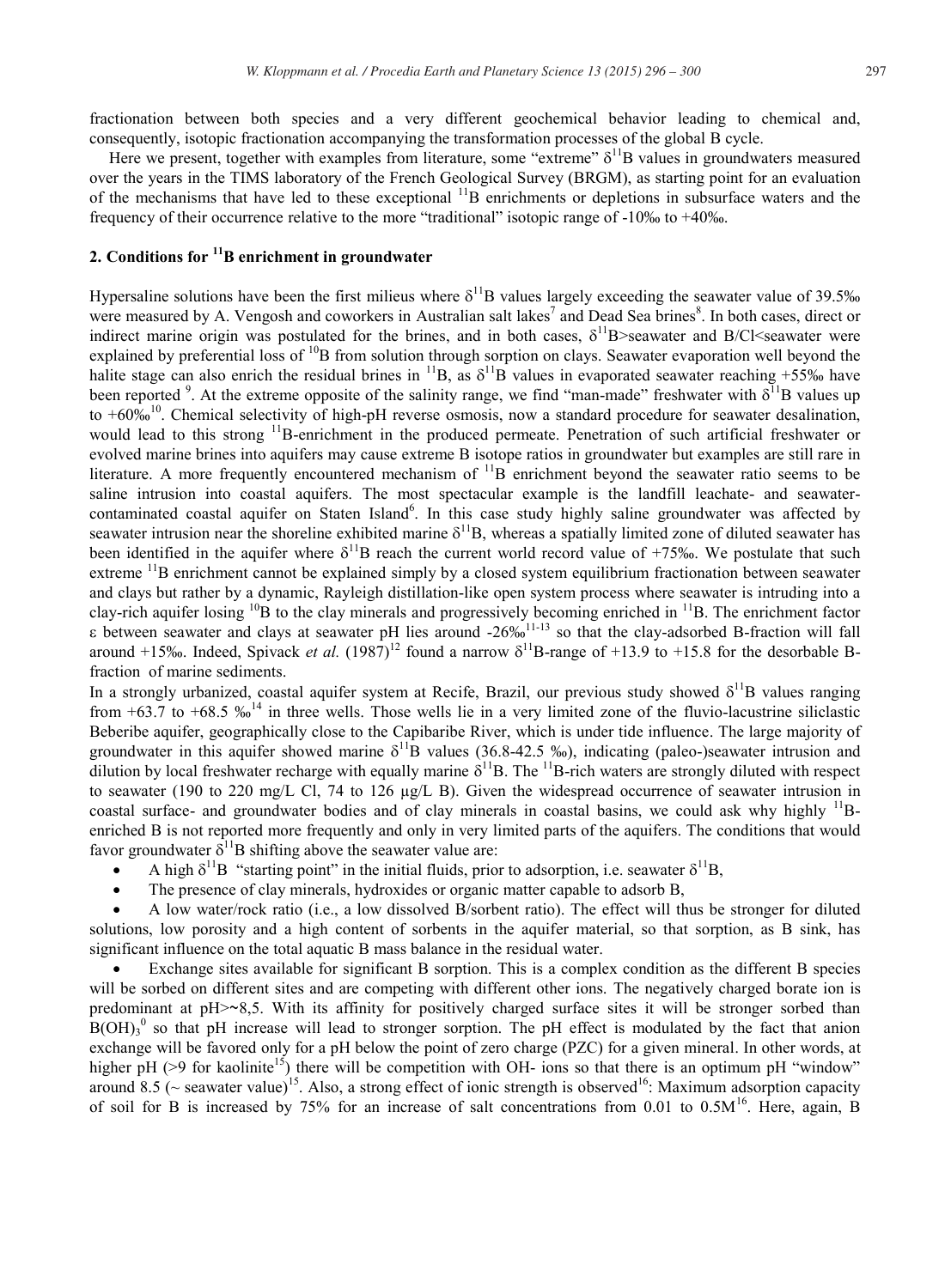adsorption will be strongest in a salinity "window" allowing for sufficient dilution of B on the one hand and a sufficient remaining ionic strength on the other hand. A further factor is the presence of dissolved  $Ca^{2+}$ . The formation of positively charged ion pairs  $CaB(OH)_4^+$  will increase B sorption in the alkaline pH range  $>8.5^{15}$ . This monovalent cation (i.e., CaB(OH)<sub>4</sub><sup>+</sup>) will successfully compete with Ca<sup>2+</sup> for cation exchange sites whereas B(OH)<sub>4</sub><sup>+</sup> will occupy anion exchange sites.

Replacement of the fluid in contact with the sorbent: Non-equilibrium fractionation of boron isotopes in an open system would favour a Rayleigh-like process of continuous preferential sorption of <sup>10</sup>B on fresh, Bundersaturated exchange/sorption sites, accompanied by increasing  ${}^{11}B$  in the residual solution. This can, in theory, lead to considerable <sup>11</sup>B enrichment accompanied by B-loss from the solution and decrease of B/Cl ratios.

In sum, B sorption would be strongest during progressing salinization (Fig. 1), close to the salinization "front", where seawater is moderately diluted (i.e., pH close to seawater value, B relatively low but ion strength still high enough to enhance sorption). The presence of  $Ca^{2+}$  that may be liberated by cation exchange or carbonate dissolution is an additional trigger for boron adsorption. The narrow zone where these conditions are fulfilled will advance during saline intrusion, bringing intruding saline water, mixed with freshwater, constantly in contact with "fresh" and unsaturated clay minerals. In this open system, fractionation can lead to a Rayleigh-like accumulation of <sup>11</sup>B in groundwater as observed in some sites of the Recife aquifer.

Even if this could be a valid conceptual model for coastal aquifers, it is impossible, without stringent geochemical reactive transport modeling, to provide *a priori* ranges, e.g. pH or salinity, where extreme  $\delta^{11}B$  values can be expected. The example of the Fessenheim island in the Rhine River where, over decades, brines from French potash mining were stored which partly infiltrated into the alluvial aquifer<sup>17</sup> shows that even for much higher salinities, in the range of 10 to 20 g/L Cl<sup>-</sup>,  $\delta^{11}B$  values of +57‰ can be reached<sup>18</sup>. In this case, the infiltrating brines were derived from halite/potash dissolution and B concentrations by two orders of magnitude lower than in seawater. These low B concentrations and the high clay contents the settling ponds and in the aquifer material led to the required low B/sorbent ratio mentioned above, regardless of the high salinity. Active cation exchange in this aquifer, accompanying brine dilution is evidenced by a strong relative depletion in monovalent cations  $(Na+K)/C$ l ratios as low as 0.3 compared to 1 in the initial brines, giving rise to Ca-Cl type groundwater. Like for the Recife case, the extension of the zone of extreme  $\frac{11}{B}$  enrichment is very limited (two wells).



Fig. 1. Conceptual model of Rayleigh-distillation open system isotope fractionation by B-adsorption on clay during saline intrusion.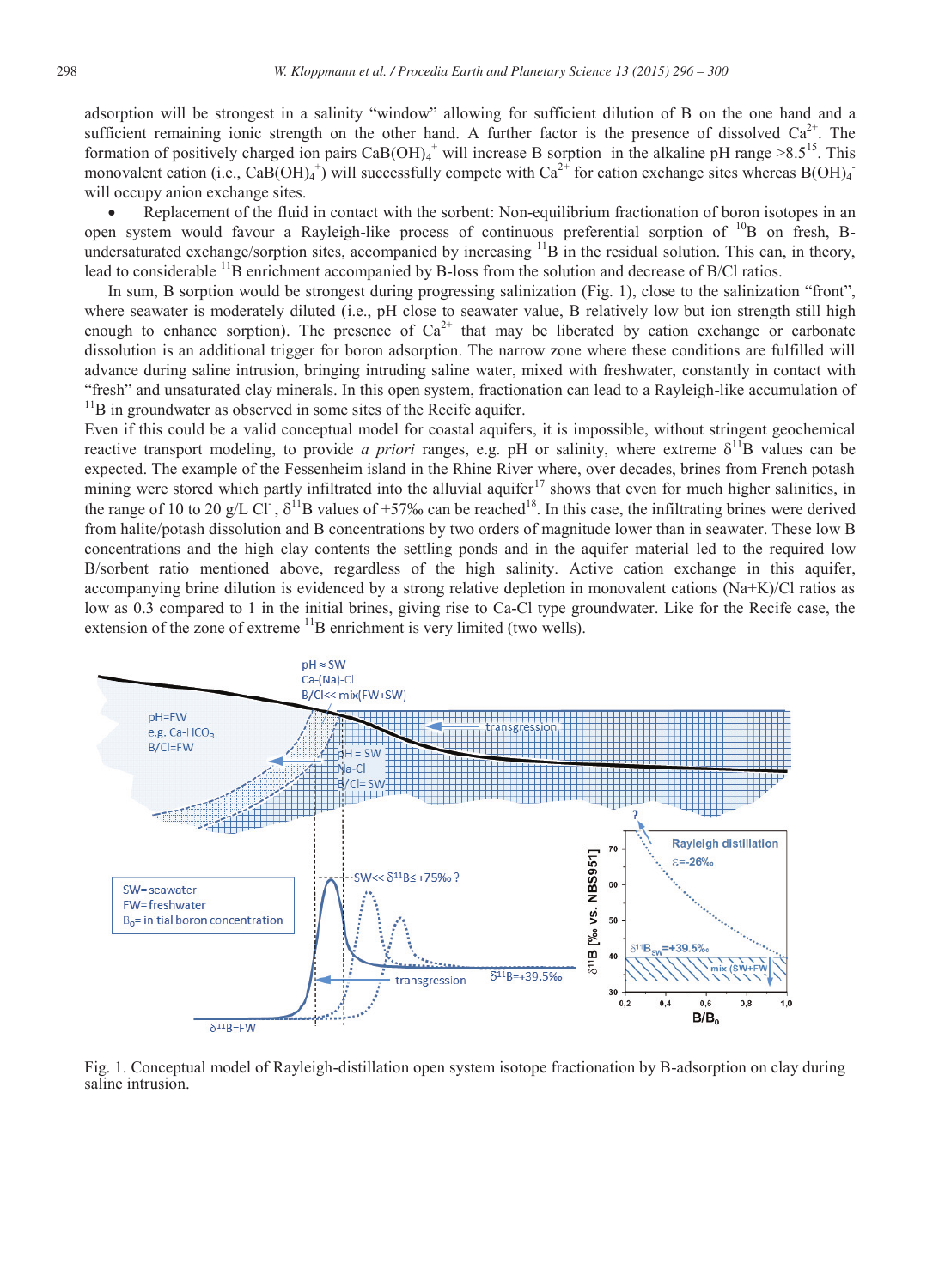#### **3. Cases of 11B-depleted groundwaters**

The other side of the coin is <sup>11</sup>B-depletion of "desorbable B" reversibly fixed on the clay surface exchangeable sites. This  $^{11}$ B depleted B can be remobilized, for example, during freshening processes or marine regression and, in theory, would lead to low  $\delta^{11}B$  values in the concerned aquifers. Given that equilibrium  $\epsilon$  is around -26‰, clay desorbable marine B would have  $\delta^{11}B$  values around +15‰<sup>19</sup>, which is far from what can be qualified as "extremely low". As desorption is not fractionating, no Rayleigh distillation process could occur and desorbed B will simply mix with dissolved B from other sources in the groundwater. However, if the initial fluids from which the adsorbed boron originated was not seawater but B-rich fluid with lower  $\delta^{11}B$ , the associated clay-fixed B could be much lower. This is demonstrated  $\delta^{11}B$  values as low as -20‰ of leachates from coastal aquifer sediments affected by geothermal fluids<sup>20, 21</sup> due to equilibrium fractionation upon syn- or post-sedimentary contact with fluid outflow from the Larderello geothermal field (Tuscany, Italy)<sup>20</sup>. Still, the lowest values for groundwater leaching the clayfixed boron this aquifer was -6.4‰ for boron concentrations up to 8 mg/L and such values are in the range observed in crystalline or volcanic freshwater aquifers<sup>22-24</sup>, geothermal systems<sup>25</sup>, and also in municipal wastewater<sup>23, 26</sup>. Terrestrial boron derived from water-rock-interaction explains the much more negative value of -15.9‰ encountered in the Great Artesian Basin<sup>7</sup>. The new lowest  $\delta^{11}B$  ever measured in the hydrosphere is -29.7‰ from groundwaters in a clastic Neogene graben filling in NW Macedonia, Greece, affected by natural CO<sub>2</sub>-seepage, with heterogeneous lithology including carbonates, lignite, schists, gneiss as well as some ultramafic volcanic rocks $2^7$ . Even if lignite (as well as other coals) can contain very  $^{11}B$ -depleted boron (-21.3‰ measured for lignite kerogen)<sup>5</sup>, water-rock interaction with the ultramafic minerals are the most likely explanation of both the extremely depleted B and Li isotope ratios<sup>28, 29</sup>.

#### **4. Conclusion**

Extreme positive  $\delta^{11}B$  in natural waters can be attributed to the selective affinity of clay minerals and other sorbents for the  $11B$ -depleted borate ion. Rayleigh-like fractionation processes in an open system, with constant renewal of the contact of marine B-bearing fluids with sorbents, e.g. during active saline intrusion, can lead to  $^{11}$ Benrichment beyond +60‰ but under very specific conditions in a limited range of dilution (i.e. dissolved B-sorbent ratio), pH, salinity so that extremely high  $\delta^{11}B$  values have been observed only rarely and in limited zones. Negative  $\delta^{11}B$  are exclusively due to (non-fractionating) dissolution of aquifer material itself strongly depleted in  $^{11}B$  (magmatic or volcanic rocks, certain terrestrial borates, and coals).

#### **References**

[1] Thode HG, Macnamara J, Lossing FP, Collins CB. Natural Variations in the Isotopic Content of Boron and its Chemical Atomic Weight. *Journal of the American Chemical Society* 1948, 70: 3008-3011.

[2] Parwel A, Ubisch HV, Wickman FE. On the variations in the relative abundance of boron isotopes in nature. *Geochim. Cosmochim. Acta* 1956, 10: 185-190.

[3] Barth S. Boron isotope variations in nature - A sythesis. *Geol. Rundsch.* 1993, 82: 640-651.

[4] Xiao J, Xiao Yk, Jin Zd, He My, Liu Cq. Boron isotope variations and its geochemical application in nature. *Australian Journal of Earth Sciences* 2013, 60: 431-447.

[5] Williams LB, Hervig RL. Boron isotope composition of coals: a potential tracer of organic contaminated fluids. *Appl. Geochem.* 2004, 19: 1625-1636.

[6] Hogan JF, Blum JD. Boron and lithium isotopes as groundwater tracers: a study at the Fresh Kills Landfill, Staten Island, New York, USA. *Appl. Geochem.* 2003, 18: 615-627.

[7] Vengosh A, Chivas AR, McCulloch MT, Starinsky A, Kolodny Y. Boron isotope geochemistry of Australian salt lakes. *Geochim. Cosmochim. Acta* 1991, 55: 2591-2606.

[8] Vengosh A, Starinsky A, Kolodny Y, Chivas AR. Boron isotope geochemistry as a tracer for the evolution of brines and associated hot-springs from the Dead-Sea, Israel. *Geochim. Cosmochim. Acta* 1991, 55: 1689-1695.

[9] Vengosh A, Starinsky A, Kolodny Y, Chivas AR, Raab M. Boron isotope variations during fractional

evaporation of sea-water - New constraints on the marine vs. nonmarine debate. *Geology* 1992, 20: 799-802.